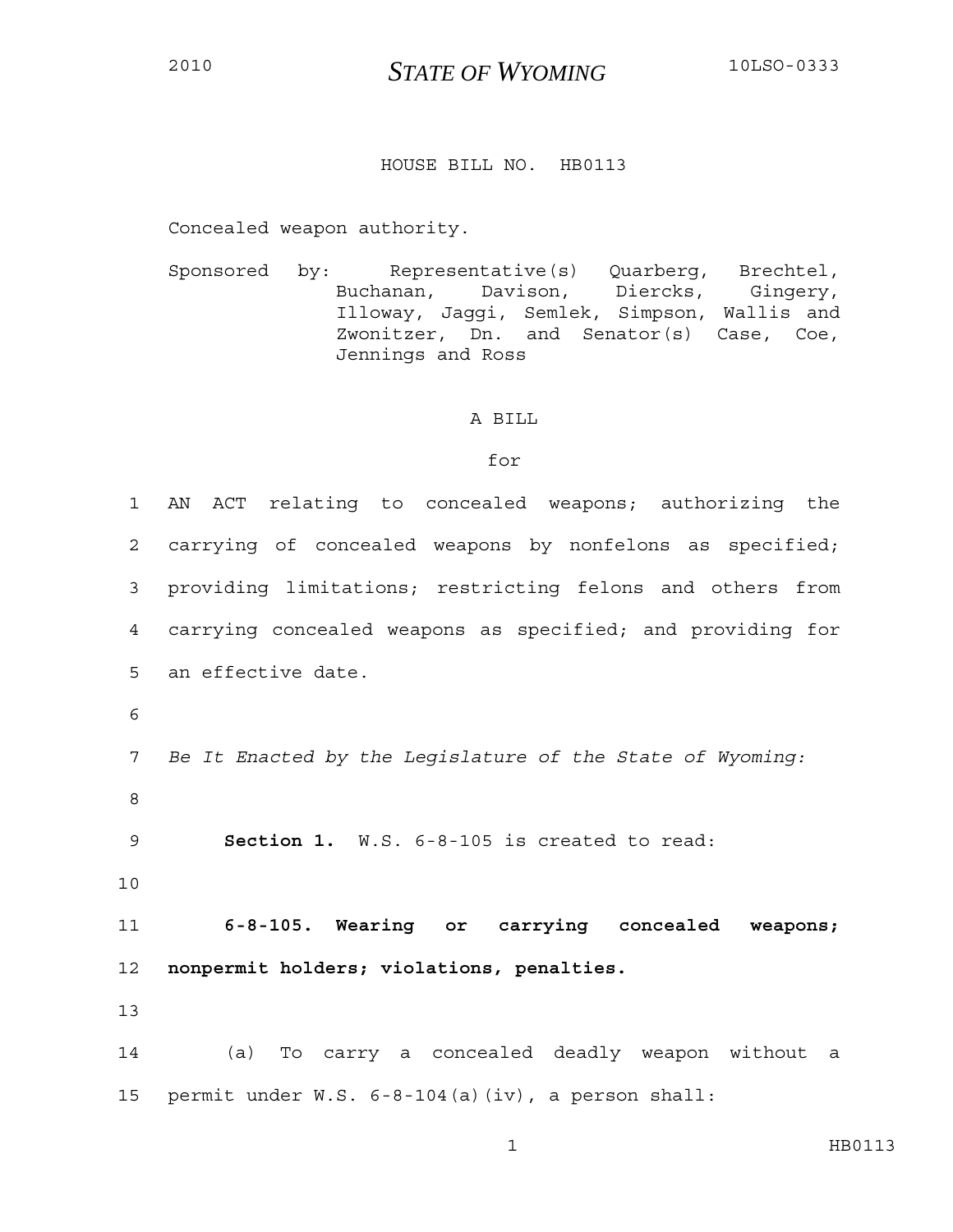1 2 (i) Be at least twenty-one (21) years of age; 3 4 (ii) Not suffer from a physical infirmity which 5 prevents the safe handling of a firearm; 6 7 (iii) Not have been found ineligible to possess 8 a firearm pursuant to 18 U.S.C. section 922(g) and not have 9 been convicted of any felony in any state, territory or 10 other jurisdiction of the United States; 11 12 (iv) Not have been committed to a state or 13 federal facility for the abuse of a controlled substance or 14 convicted of a violation of W.S. 35-7-1001 through 15 35-7-1059 or similar laws of any other state or the United 16 States relating to controlled substances; 17 18 (v) Not chronically or habitually use alcoholic 19 liquor or malt beverages to the extent that his normal 20 faculties are impaired. It shall be presumed under this 21 section that a person chronically and habitually uses 22 alcoholic liquor or malt beverages to the extent that his 23 normal faculties are impaired if the person has been 24 involuntarily committed to any residential facility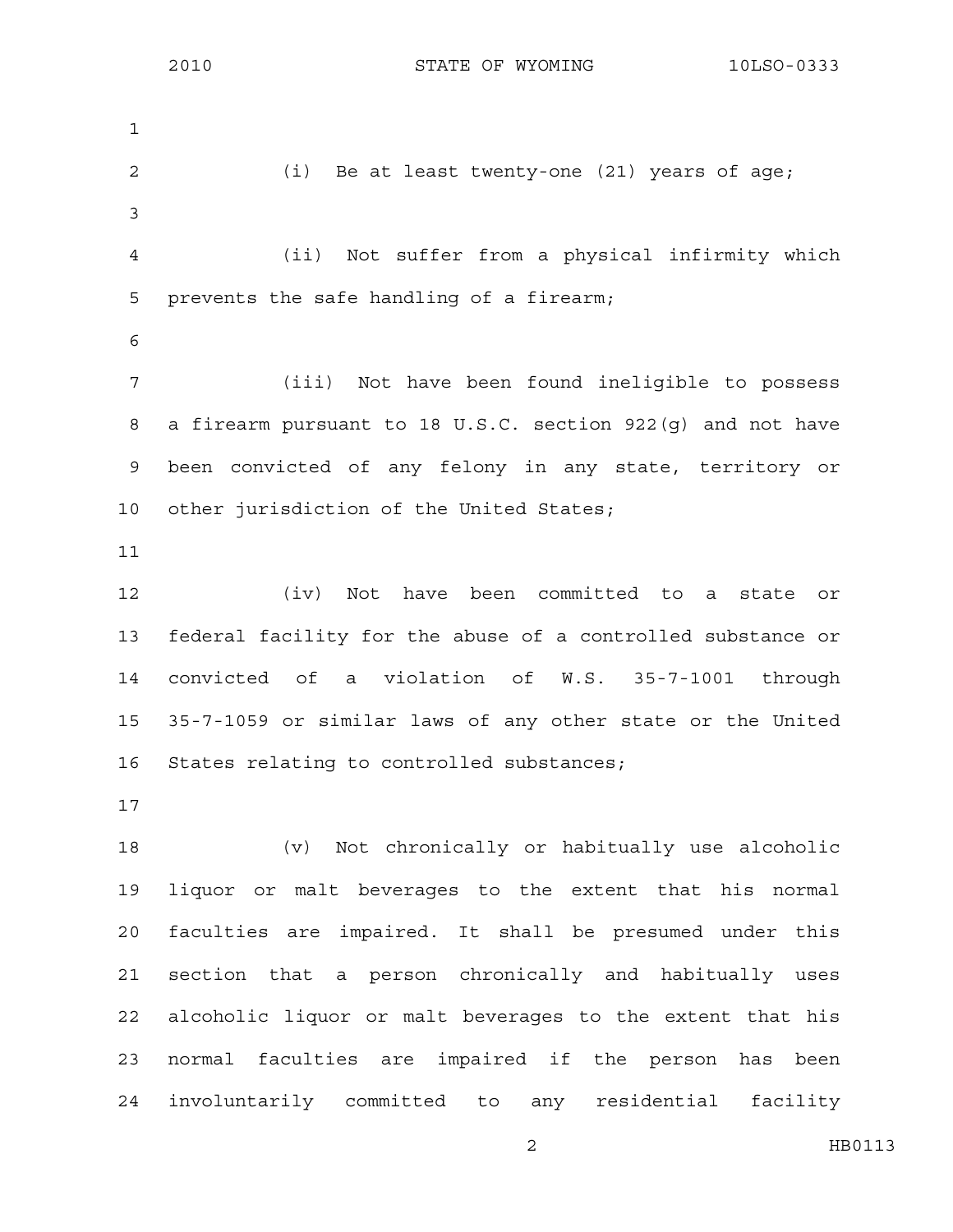2010 STATE OF WYOMING 10LSO-0333

1 pursuant to the laws of this state or similar laws of any 2 other state as a result of the use of alcohol;

3

4 (vi) Have been a resident of the state for at 5 least six (6) months before carrying a concealed deadly 6 weapon under this section.

7

8 (b) Whenever a person carrying a concealed deadly 9 weapon under this section is stopped, detained, questioned 10 or addressed in person by a peace officer, he shall, upon 11 request, inform the peace officer that he is carrying a 12 concealed deadly weapon under this section. The peace 13 officer may secure the concealed deadly weapon, or direct 14 that it be secured, during the duration of the contact 15 between the person and the peace officer if the peace 16 officer determines that the action is necessary for the 17 safety of any person present, including the peace officer.

18

19 (c) A person shall not carry a concealed deadly 20 weapon under this section into any location specified in 21 W.S. 6-8-104(t).

22

23 **Section 2.** W.S. 6-8-104(a)(ii), (iii) and by creating 24 a new paragraph (iv) is amended to read: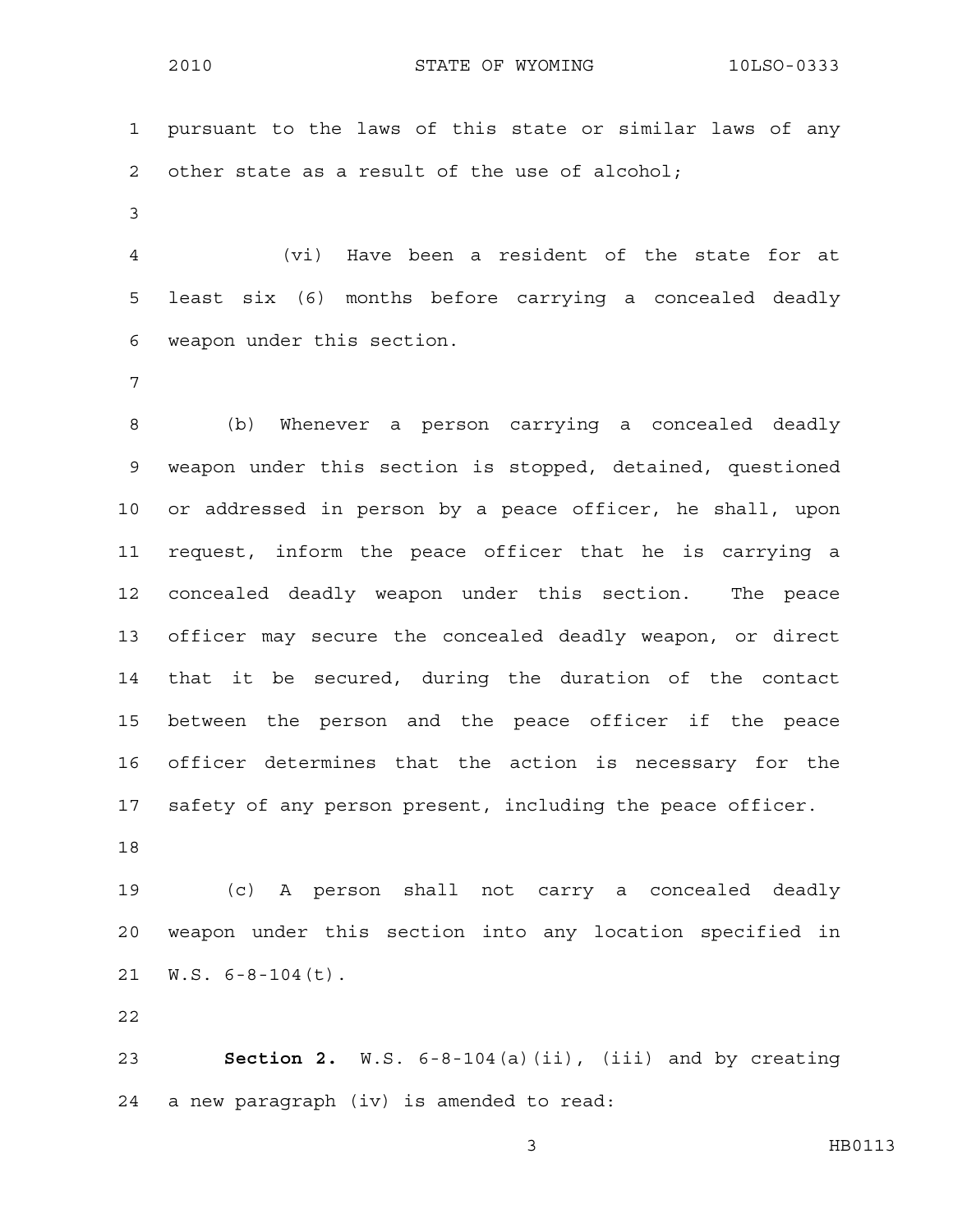1 2 **6-8-104. Wearing or carrying concealed weapons;**  3 **penalties; exceptions; permits.**  4 5 (a) A person who wears or carries a concealed deadly 6 weapon is guilty of a misdemeanor punishable by a fine of 7 not more than seven hundred fifty dollars (\$750.00), 8 imprisonment in the county jail for not more than six (6) 9 months, or both, unless: 10 11 (ii) The person possesses a permit under this 12 section; $-\theta r$ 13 14 (iii) The person holds a valid permit 15 authorizing him to carry a concealed firearm authorized and 16 issued by a governmental agency or entity in another state 17 that recognizes Wyoming permits, is a valid statewide 18 permit, and the state has laws similar to the provisions of 19 this section, as determined by the attorney general, 20 including a proper background check of the permit holder; $\div$ 21 or 22 23 (iv) The person meets the requirements of W.S. 24 6-8-105.